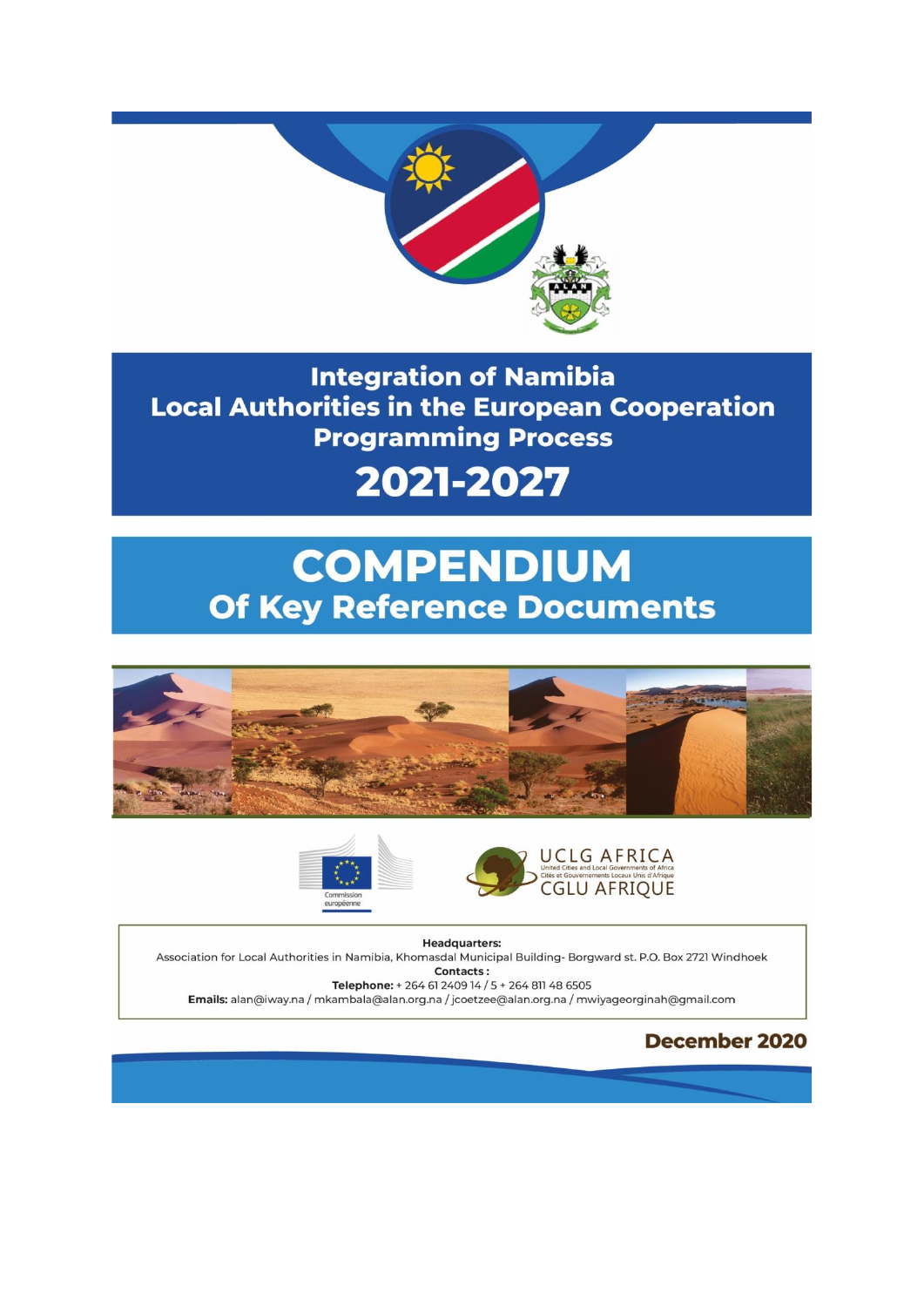#### **1. Introduction**

The process of positioning local authorities of the Republic of Namibia for dialogue with the European Union (EU) delegation for its upcoming programming for the period 2021 to 2027 starts July 2020. It is envisaged that in the upcoming programming cycle, the LAs will for the first time participate as public actors alongside central/national governments, which have hitherto been the only public actors associated with the definition of priorities for EU cooperation. The purpose of this study is among others to create awareness among LAs about the new opportunities inherent in the upcoming programming process and to position them to play a meaningful role in the dialogue that will follow.

#### **2. Background**

Namibia gained her independence from the Republic of South Africa in 1990. Prior to her independence, the country was divided into Bantustans (homelands) created along tribal/ethnic lines. Moreover, during the epoch of the apartheid colonial regime, the divide and rule principle was applied as a system of government. This system of government did not only deny the indigenous people their inalienable rights and freedoms, but it favoured one race (whites) while disadvantaging the vast majority of the indigenous (blacks) Namibians. Here we could add on the structures of Government

There are three spheres of government – national, regional and local – provided for by the Regional Councils Act 1992 and the Local Authorities Act 1992. Regional and local government are enshrined in Chapter 12 of the constitution.

Namibia comprises 14 regions, each with a regional council. The 57 unitary local authorities comprise 13 city councils, 26 town councils and 18 village councils. Local elections are held every five years.

The regional councils and local authorities have revenue-raising powers, as well as receiving transfers from the national government. Regional councils do not normally provide services; the local authorities are responsible for such services as waste management, water supply, sanitation and electricity supply.

#### **3. The methodology used for data collection**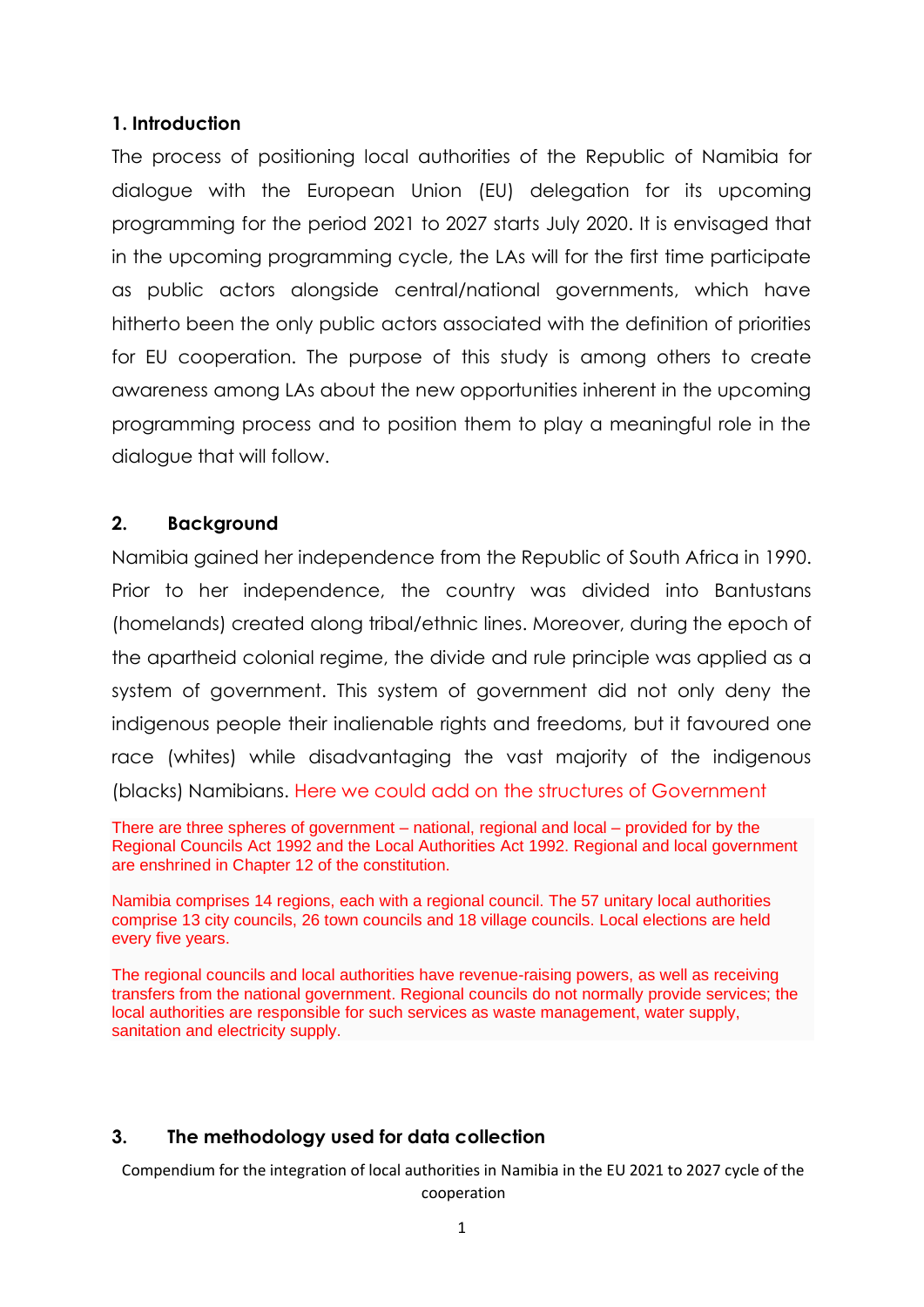Central to the assignment, a documentary research will be used with the following documents as critical source document for data collection. Analysis of the impact of decentralisation of functions to LAs in Namibia will be based on these documents as depicted by the practical reality. Other policy documents containing relevant information such as the CEE ratings and the National Indicative Programme will also be used. Additionally, the Association of Local Authorities in Namibia will play a major role in providing necessary information on level and nature of the participation of LAs in the national development process.

#### **4. Abbreviations/Acronyms**

| ALAN:  | Association of Local Authorities in Namibia          |
|--------|------------------------------------------------------|
| APR:   | Annual Plan Review                                   |
| EC:    | <b>European Commission</b>                           |
| EU:    | European Union                                       |
| LA:    | Local Authority                                      |
| LRG:   | Local and Regional Government                        |
| MTEF:  | Medium Term Expenditure Framework                    |
| MURD:  | Ministry of Urban and Rural Development              |
| NALAN: | National Association of Local Authorities in Namibia |
| NDPs:  | <b>National Development Plans</b>                    |
| NIP:   | National Indicative Programme                        |
| APs:   | <b>Annual Plans</b>                                  |
| SDG:   | <b>Sustainable Development Goals</b>                 |
| SPs:   | Strategic Plans                                      |
| TA:    | <b>Traditional Authority</b>                         |
| TALD:  | Territorial Approach to Local Development            |
| TOR:   | Terms of Reference                                   |
| UCLG:  | United Cities and Local Governments of Africa        |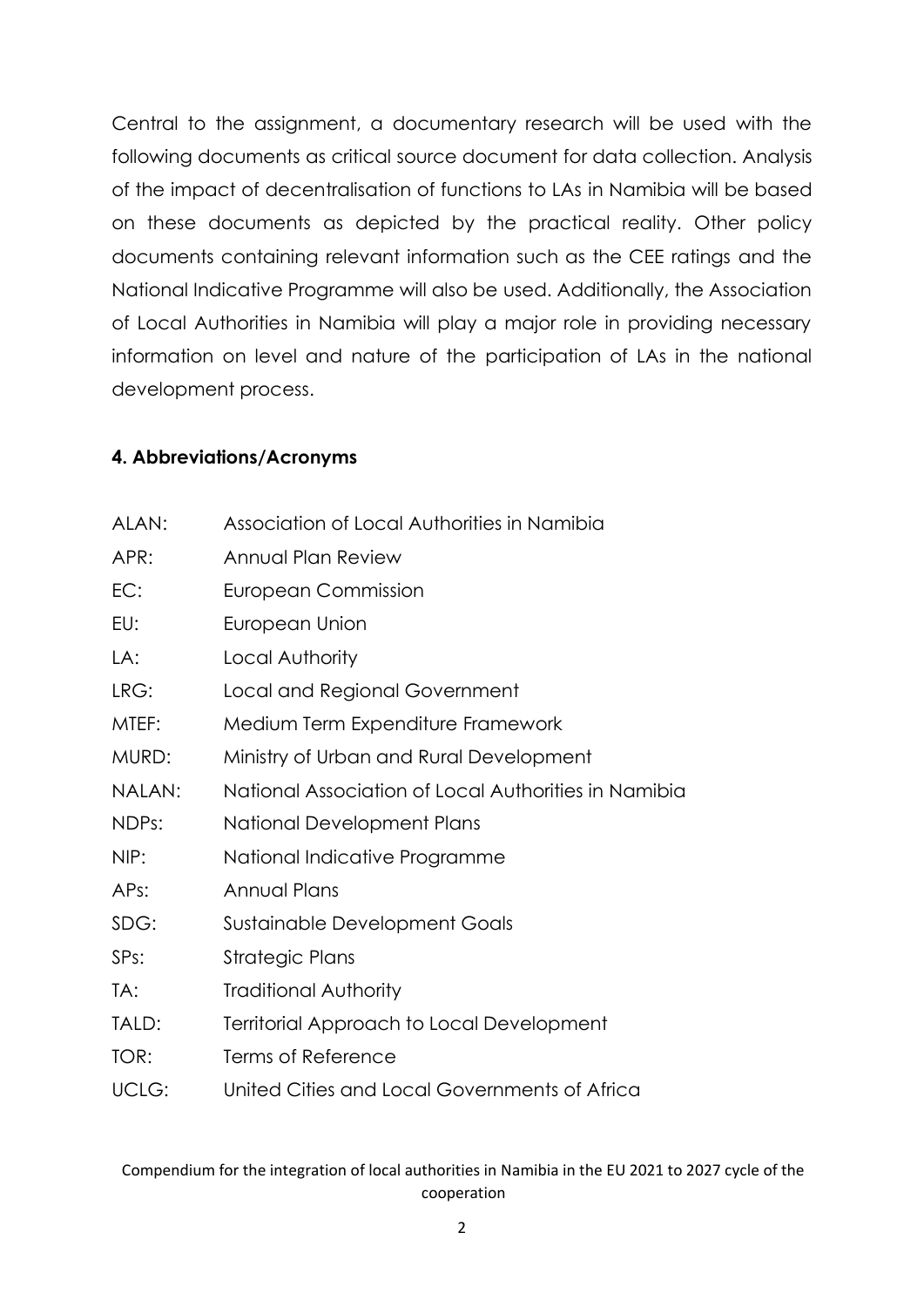#### **5. The National Development Policies and Strategies:**

Namibia has developed Vision 2030 a 30 year national vision envisioning the country to be at the level of a developed country at the end of 30 year period. Key to the vision is that the envisaged development process is citizen driven. One of the major principles upon which our Vision is based is 'partnership'. Partnership is recognised as a major prerequisite for the achievement of dynamic, efficient and sustainable development in the country. This involves partnership between government, communities and civil society; partnership between different branches of government, with the private sector (the business community), nongovernmental organisations, community-based organisations and the international community; partnership between urban and rural societies and, ultimately, between all members of Namibian society. While the principle of sustainable development is the cornerstone on which the strategies for realizing the objectives of Vision 2030 pivot, the driving force among the complex agents of our development comprises the following: • Education, Science and Technology • Health and Development • Sustainable Agriculture, and • Peace and Social Justice • Gender Equality To be able to implement Vision 2030, priorities set in the vision are segmented in six (6) five year National Development Plans (NDPs) starting with NDP1, 2, 3, 4, 5 and 6. The first four NDPs have already been implemented, while NDP5 is currently underway. The implementation of NDPs are realised through five year Strategic Plans (SPs). These are the Sectoral Plans for all sectors of the economy such as Education, Health, Agriculture and Urban and Rural Development etc. The SPs are implemented through the Annual Plans (APs) detailing the objectives to be achieved on annual basis.

Compendium for the integration of local authorities in Namibia in the EU 2021 to 2027 cycle of the cooperation Apart from the NDPs, the central government formulate a Medium Term Expenditure Framework (MTEF), a document highlighting the annual financial allocation to all sectors for the three year rolling budget. All the APs are informed and based on the MTEF. The outcomes and milestones are done through the Annual Plan Review (APR) of the APs of each sector. Normally these reports are channeled through to the Office of the Prime Minister. Also, to ascertain whether accountability was ensured during the implementation of the AP, an Audit is conducted and made public to the Parliament. If any irregularities are noticed, the Parliamentary Committee on Public Account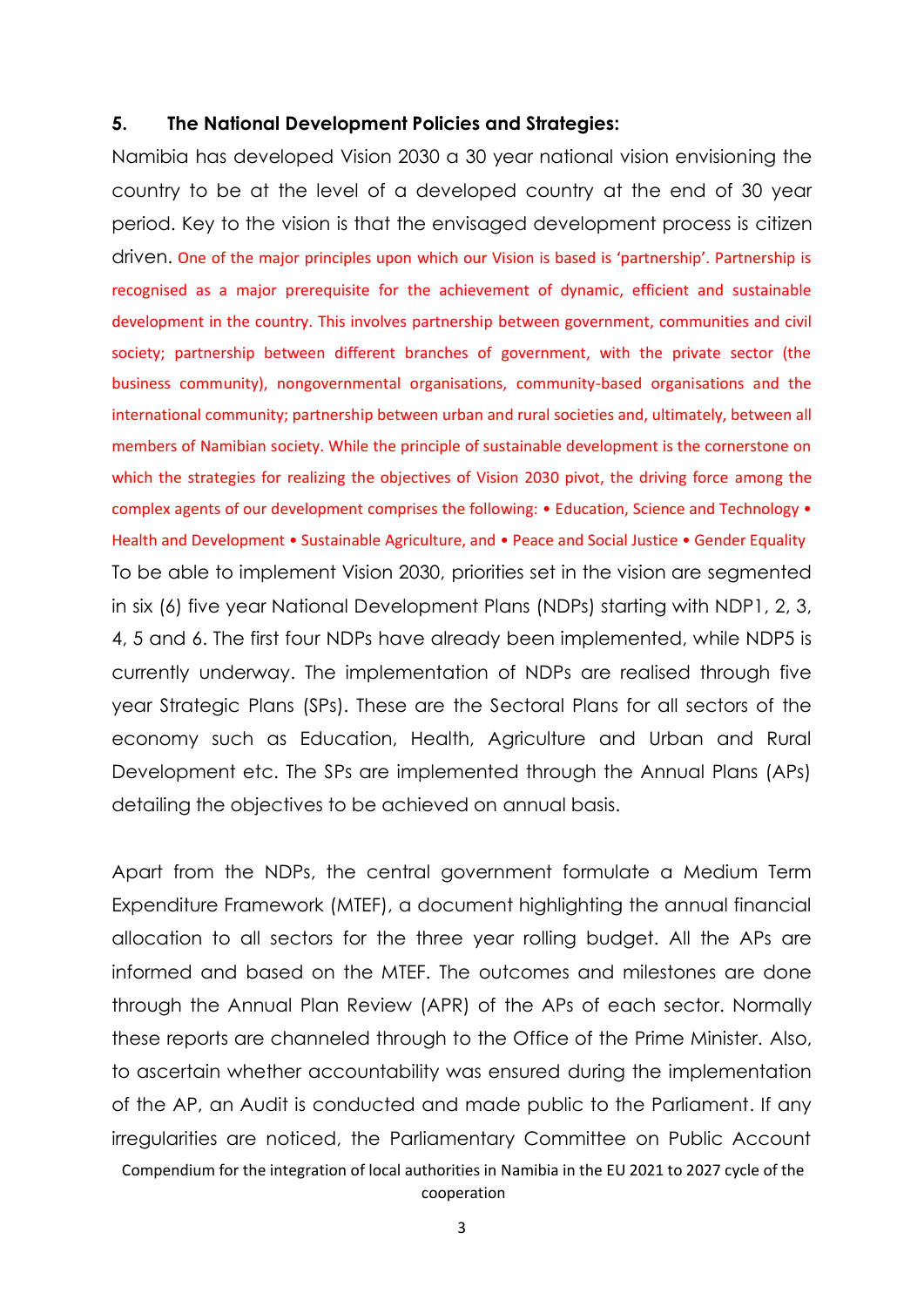takes up the matter by conducting hearings with the concern sectoral institution for clarification on how the money were appropriated.

#### **6. National Decentralization Policy**

Namibia's Decentralisation Policy was adopted in 1997, but the idea of empowering communities through sharing power and responsibility between national and sub-national governments dates back to the time before Independence.

The introduction of decentralisation in Namibia should be viewed against the historical background of the un-democratic and discriminatory form of governance before Independence. At the time, the majority of people did not have the right to make decisions on matters that directly affected their lives, and were not given opportunities to determine their own destiny.

The liberation movement SWAPO saw decentralisation as a means of achieving local democracy and grassroots-level participation in government affairs long before the Independence in 1990. This is demonstrated in the 1988 SWAPO blueprint (UNIN) on governance in the independent Namibia.

At Independence, the concept of decentralisation was enshrined in the Constitution, the fundamental law of a sovereign and independent Namibia. The Constitution provides for the establishment of sub-national governments and a system of decentralised government within the confines of a unitary state and national policies, ideals and values.

The next step paving way for a decentralisation was the creation of sub-national governments. They came into being through the enactment of the Regional Councils and Local Authorities Acts in August 1992 and their governing bodies – regional councils, town councils, municipality councils and village councils – became operational after the first regional sub-national elections in December 1992.

In 1996, more than three years after the enactment of the Regional Councils and Local Authorities' Acts, the Ministry of Regional and Local Government and Housing instituted a review to establish whether decentralisation was on course. It indicated that progress was slower than expected, and that the reform needed a clear policy framework for its implementation.

This prompted the then Minister of Regional and Local Government and Housing, Hon Dr. N. Iyambo to develop a fully fledged and all encompassing decentralisation policy for Namibia. The policy was published in the booklet 'A Decentralisation Policy for the Republic of Namibia – Decentralisation, Development and Democracy', in November 1996, and sanctioned by Cabinet on 11 December 1996. (In 1998, the booklet was later followed by 'The Policy, Its Development and Implementation'.)

The Decentralisation Policy was tabled in the National Assembly on 30 September 1997 and unanimously adopted as a national policy for the promotion of equal economic, cultural and socio-economic development and improved public service provision across the country.

Decentralisation – the transfer of political, financial and administrative powers from central government to regional councils and local authorities – has great potential to foster sustainable development in Namibia. The main objectives of the Decentralisation Policy are listed below.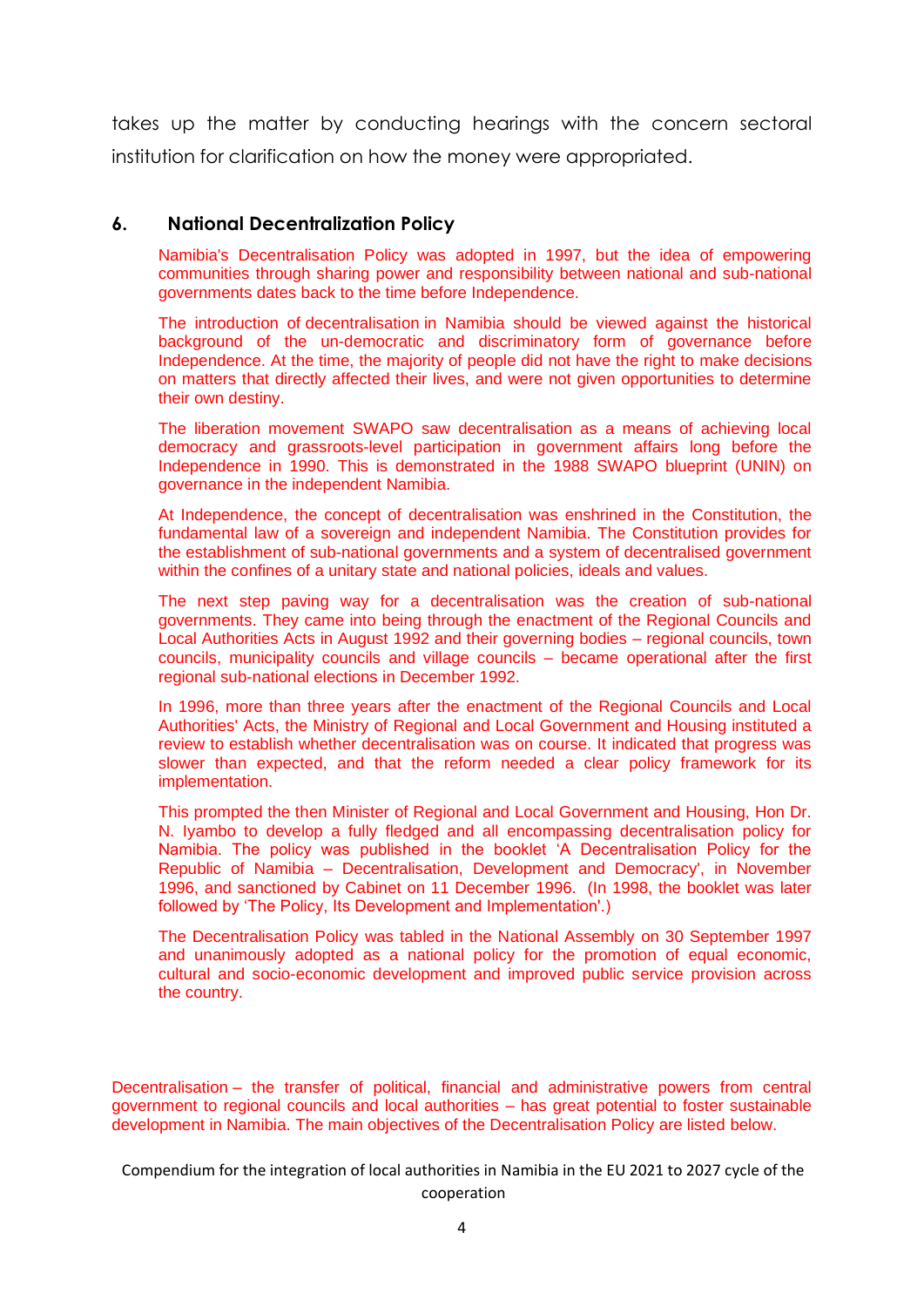To extend, enhance and guarantee participatory democracy

In the context of government decentralisation, "participation" refers to community members exercising their rights and responsibilities through democratic processes. That is, community members participate in regional governance by voting for their elected representatives in regional government; and by involvement in government programmes and activities. It is the civic duty of the citizens to form civil society groups such as NGOs, rate-payers organisations and service clubs, which both initiate innovative self-help programs such as poverty alleviation projects as well as lobby government on behalf of their members

To ensure and safeguard rapid sustainable development. Sustainable development will only be safeguarded when people are given the opportunity to participate in decision making on issues that affect them. The strengthening of sub-national government structures creates more avenues for civil society organizations - interest groups, business associations, labour unions, the media, etc. – to be engaged and stimulate participation and also articulate local views and needs, thus enhancing sustainable development.

To transfer power to the regional councils and local authorities based on national ideas and values.

This entails transferring power and responsibility to a regional councils or local authorities to govern its own affairs. This would include provision of services based on its own priorities, in accordance with the aspirations of the people and in line with the relevant laws and Constitution of the Republic of Namibia. When the government powers are decentralized to Regional Councils or Local Authorities, this gives the citizenry a greater sense of belonging. In general, people tend to respond more positively to a government that is nearer and more tangible to them. This implies that people will be able to easily hold the regional and local councillors accountable for failure to deliver services or reward them for delivering good services.

To improve capacity of regional and local government councils to plan, implement, manage and monitor delivery of services for their constituents.

Political, administrative, financial and planning power will be transferred from central government ministries to regional councils and local authorities. By receiving the functions regional and local authority councils will become responsible for and get the authority to carry out planning, implementation, management and monitoring of service delivery at the regional and local levels. Based on the transfer, regional councils and local authorities are to be provided with continuous and formalised capacity building and training in essential fields to improve their service delivery. It is a requirement under the Namibian Decentralisation policy, that the delegating or devolving authority provides the required resources to build the required skills and equip the regional and local institutions.

The Decentralisation Policy identifies 28 functions (tasks) that should be decentralised (handed over) to regional councils and local authorities in the short term. These functions, listed below, are services that directly affect the life of the communities:

- community development and early childhood development;
- administration of settlements;
- rural water development and management;
- management and control of communal lands;
- primary health care;
- pre-primary and primary education;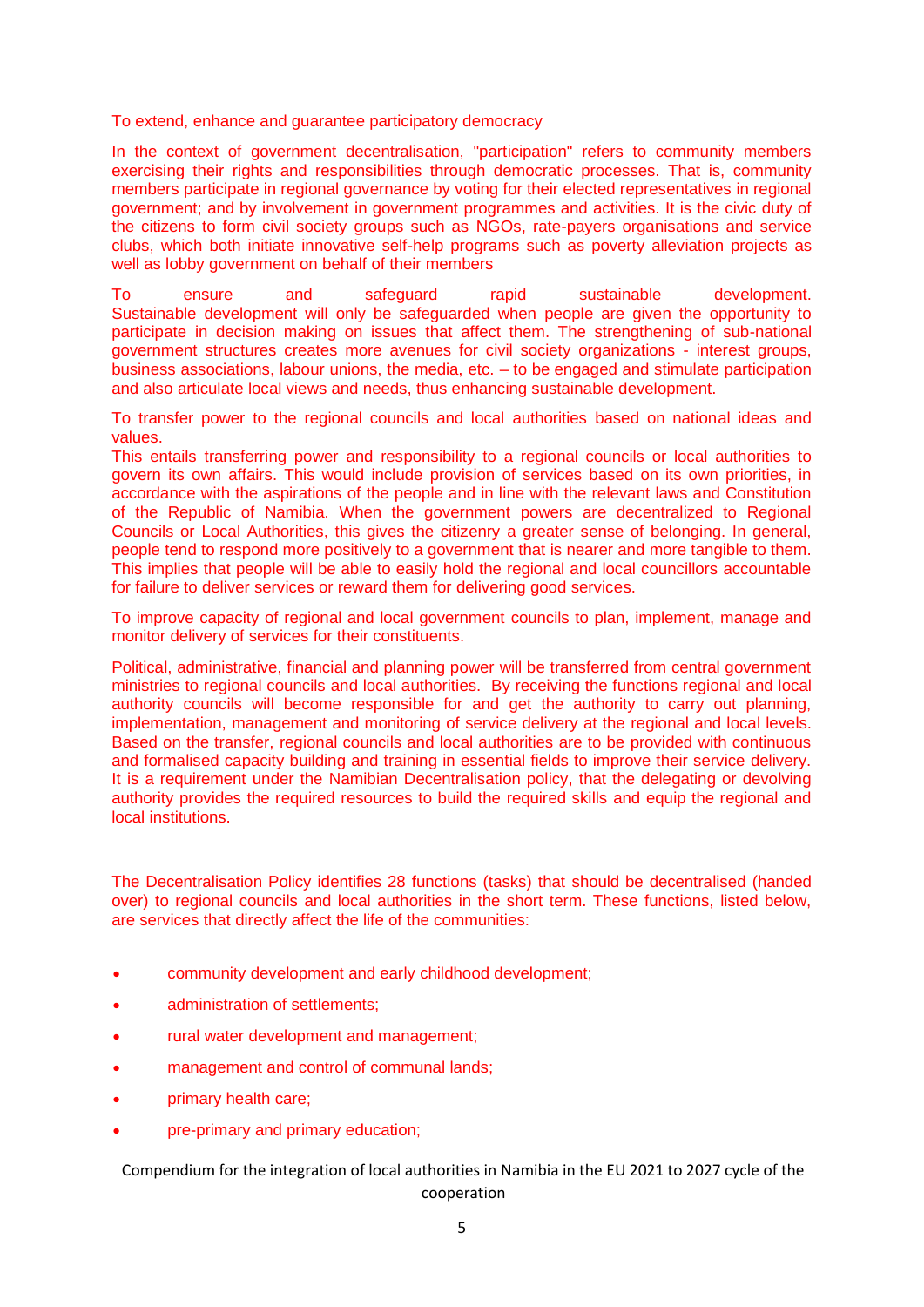- forest development and management;
- physical and economic planning (including capital development projects);
- emergency management;
- resettlement, rehabilitation and housing;
- regional council personnel responsibility;
- vehicle testing and licensing;
- rural electricity distribution;
- town planning schemes within the framework of approved master plans;
- business registration;
- housing provisions;
- electricity distribution;
- liquor licensing;
- environment and conservation:
- social services:
- youth, sports and recreational activities;
- collection of assessment rates and some form of taxes, excluding income tax, general sales tax, and additional sales levies;
- libraries;
- agency services to towns, villages and settlements;
- traffic control;
- control of aerodromes;
- rural assets management; and
- small miners development.

Other functions identified in the policy document are intended to be decentralised either in the intermediate or long term.

The advent of the new government based on a three tiers of governance saw the enactment of the Decentralisation Enabling Act no.33 of 2002 and other relevant laws. Under this Act, decentralisation of functions from the line Ministries to the Regional Government and Local Authority Governments in Namibia is implemented. In the context of this compendium, decentralisation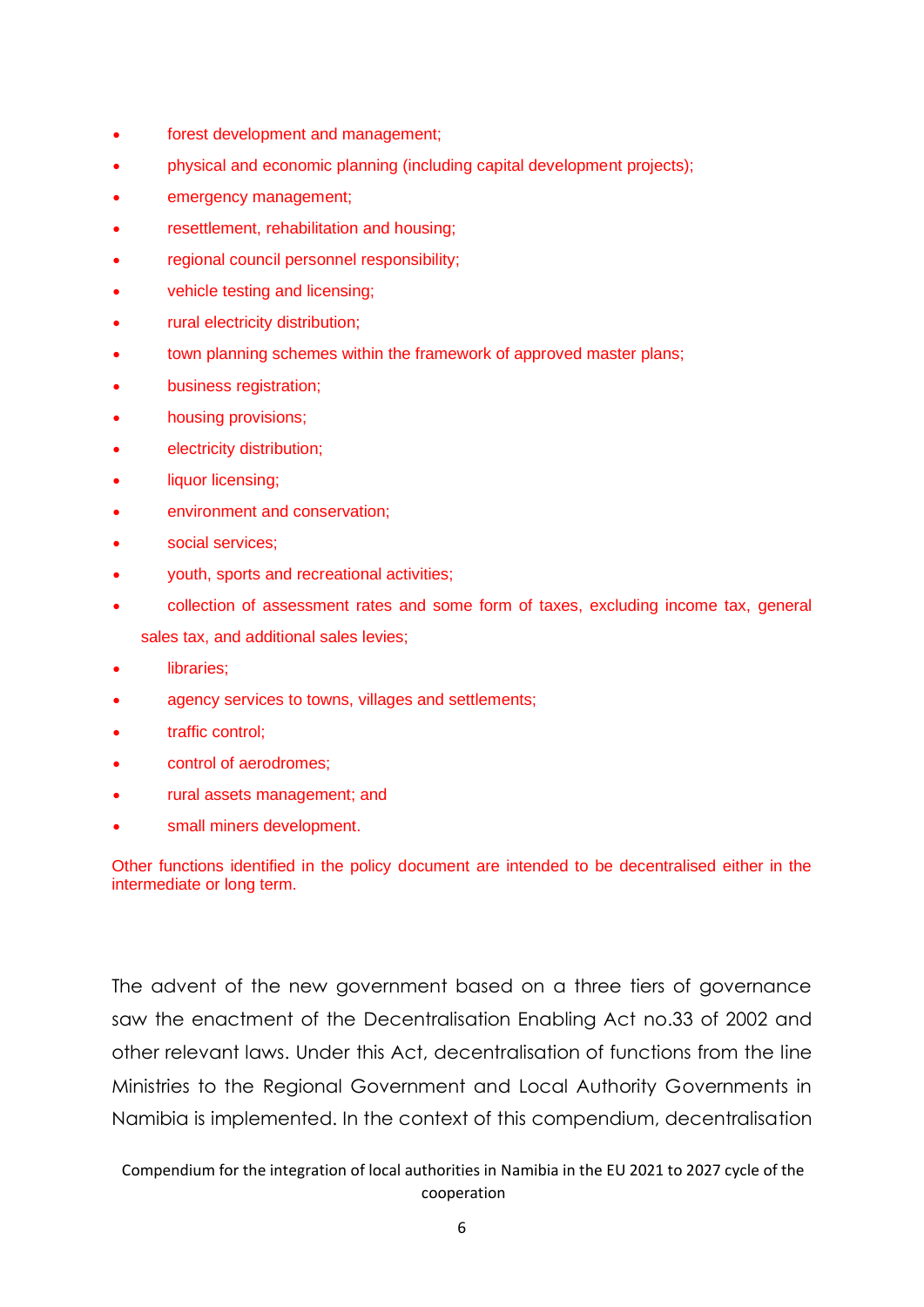refers to the transfer of authority and responsibilities of major government functions from central government to sub-national government. This include Regional Government, Local Governments, civil society and the Private Sector<sup>i</sup> . The rationale for this is to ensure economic efficiency, public accountability and empowerment of LAsi<sup>j</sup>. Thus, taking services to the people. However, though this was a good government initiative to decentralise, the implementation of decentralisation of some functions was only made to the Regional Government, leaving the LAs out of the process.

#### **7. Legal framework governing Decentralization**

The Constitution of the Republic of Namibia is the supreme law of the Land. It provides the framework that recognises the inherent dignity and equal rights for all members of the human family as indispensable for freedom, justice and peace. The Constitution further provides for the establishment of the Republic of Namibia as a sovereign, secular, democratic and unitary stateii. Under the article 102 to 111, the Constitution provides for the establishment of government structures composed of the Central/National, Regional and Local Authority Governments. Also, the Constitution provides for the enactment of Acts of Parliament to give effect to specific spheres of governance. Following are the subordinate laws applicable to the implementation of the decentralisation in Namibia.

#### *I. Regional Council Act no. 22 of 1992;*

This Act gives the mandates to Regional Councils to manage and administer the affairs of the Regional Councils in Namibia including management of the delegated functions to the RCs under the decentralization process.

#### *II. Local Authority Act no. 23 of 1992;*

As amended was enacted to give effect to the LA dealings. This Act gives the powers to the LAs to manage and exercise control over the operations of local authorities in Namibia. Although the LA Act is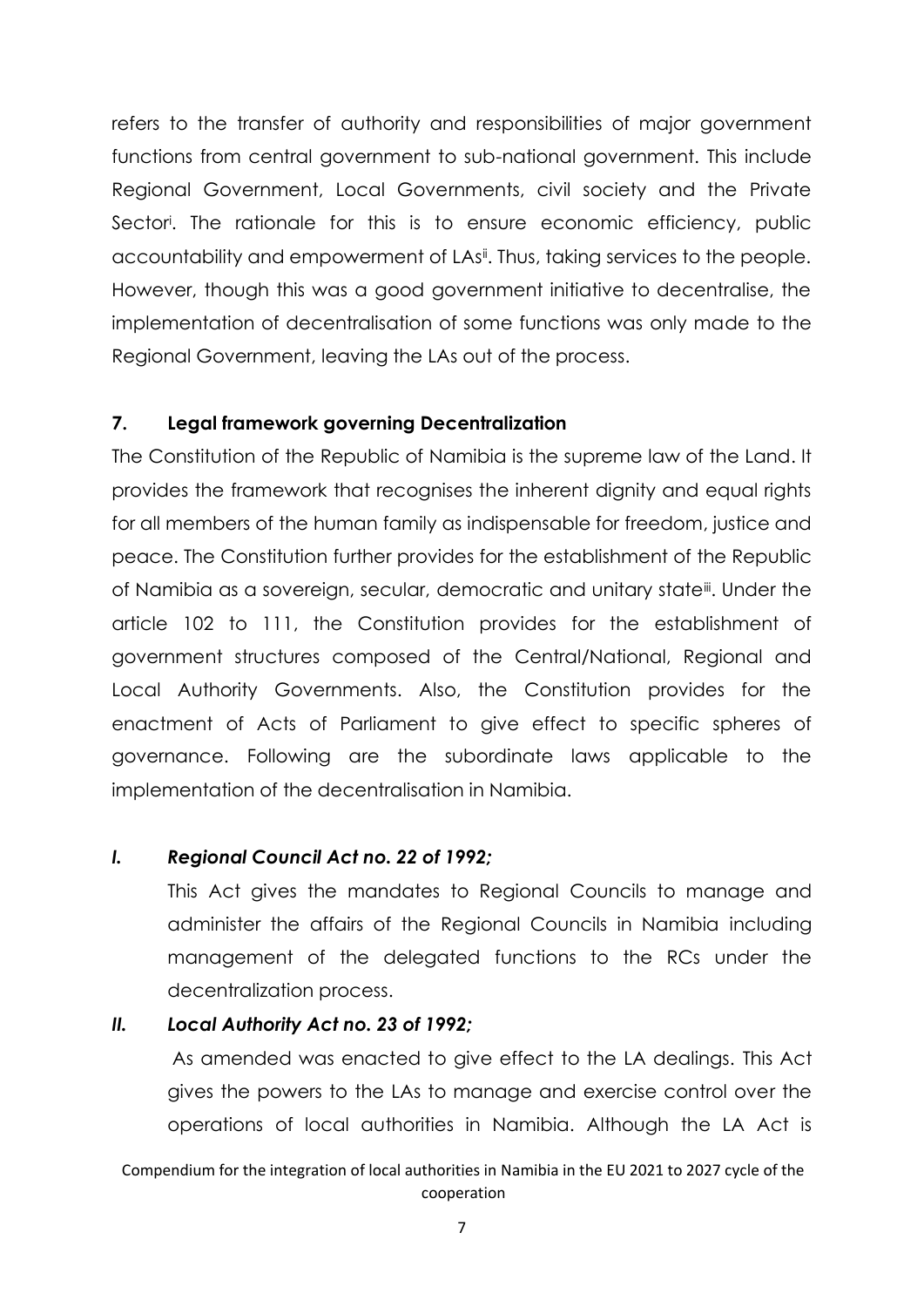silence on matters pertaining decentralization, it remains critical to the implementation of decentralization at local authority level.

#### *III. The Decentralization Enabling Act no. 33 of 2002;*

As amended, is the Act of Parliament enacted to give effect to the decentralization process in Namibia. The critical nature of this Act lies on the fact that all aspects of decentralization are run on the provision of the Act.

Trust Fund for

#### *IV. Communal Land Reform Act no.5 of 2002;*

As amended, defines the roles of government institutions (Central Government, Regional Government, Local Authority Government, and the Traditional Authority) in relation to land administration in Namibia. The Communal Land Reform Act is critical to the implementation of decentralization in Namibia in that gives the powers and autonomy to LAs to administer land within their areas of jurisdiction. In order for LAs to be able expand its boundaries and accommodate new foreseen development as they might be required, the provisions stipulated in this Act needs to be adhered to.

The central Government is responsible to oversee the performance of both Regional and Local Authorities. The country is demarcated into 14 regions administered by the Regional Councils (RCs). There are 57 LAs in Namibia and all of them are members of the ALAN. Given the fact that Namibia is a unitary state, the high fraction of the resources allocation to RCs and LAs come from the national government. However, the recruitment of staff members is done by RCs or LAs with minimum supervision from the national government. The fiscal resources of RCs are dependent on the allocation by national government. Whereas the LAs collect revenues from the members of the specific communities within their jurisdiction. Nonetheless, LAs get funding for major capital projects from the central government. The inability of LAs to collect rates and taxes from local residents pose a threat to self-sustainable.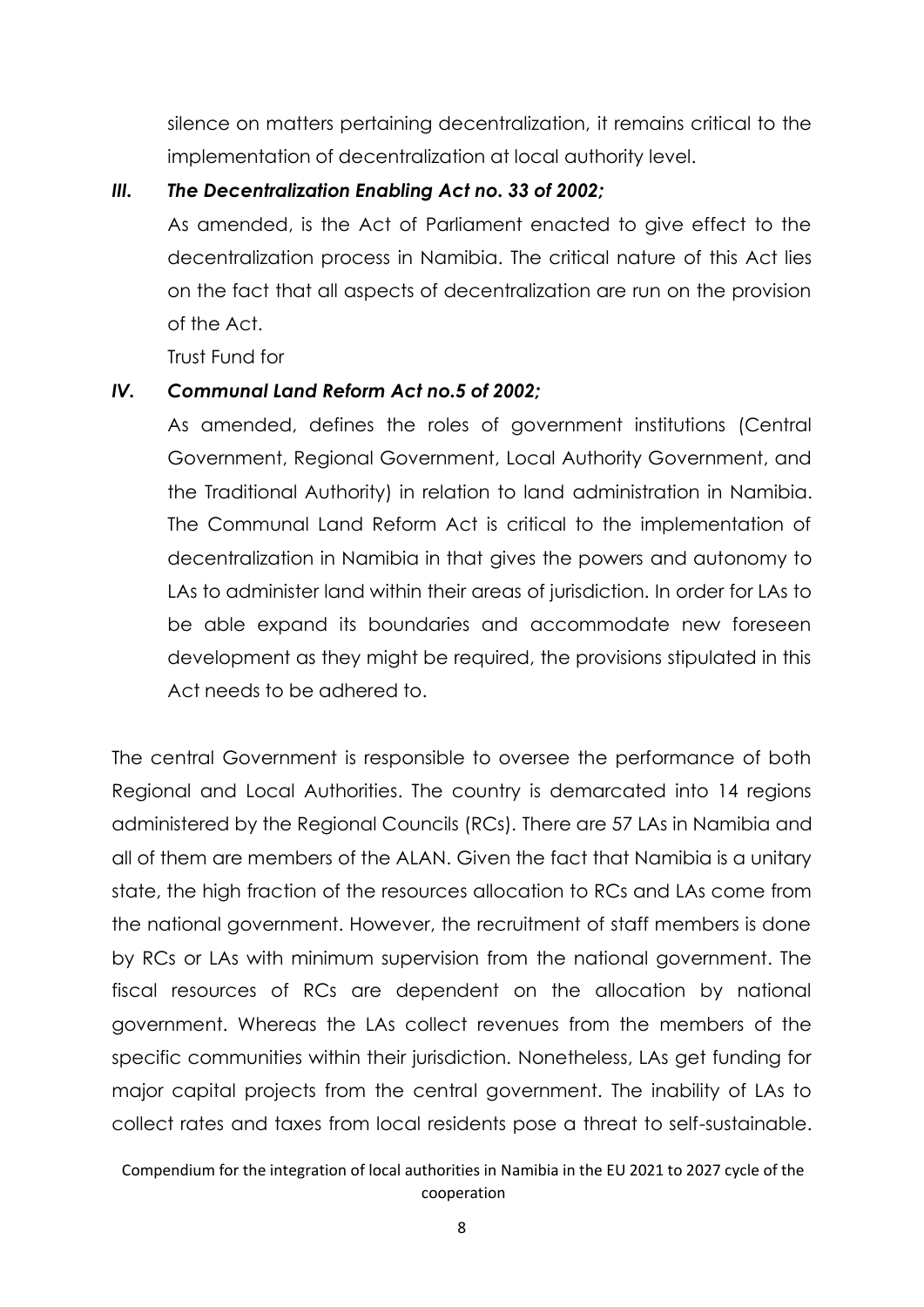Thus, it is indicative of the relevance of MTEF to the decentralization process because decentralization cannot be achieved without a sound financial provision.

Although there is high influx of Youth migrating from Rural –to- Urban centres in search for employment opportunities, there is no specific strategies to address issues of unemployment among the youth which is endemic in Namibia. Furthermore, there are no particularised national urban strategy and no implementation plan to fight climate change involving all three tiers of Governments.

Though Local Economic Development (LED) is implemented under the in terms of the LED policy made under the Local Authority Act no 23 of 1992, non-inclusion of LAs in the LED process, accompanied by lack of specific laws on citizen participation at the local level make it difficult to territorialise and internalise the development agenda. This is so despite the fact that the Decentralisation Enabling Act of 2000 encourages stakeholder consultation prior to any major local government decisions. Additionally, the country has no legislation on assessment of local governments' performance in the delivery of services.

#### **8. Association of Local Authorities in Namibia**

ALAN was established way back before the independence of Namibia. However, with the changing role of LAs, it became pertinent for ALAN to review its mandate, aims and objectives to that of being the dynamic, selfsustaining organization that plays an advocacy role on behalf of the LAs. The relevance of ALAN to decentralisation is that the association plays a major role of being the link between the central government, its members and other national and international organisations. Through this link ALAN is placed in a better position to promote and assist its members to address socio-economic challenges in a modern economic dispensation.

Compendium for the integration of local authorities in Namibia in the EU 2021 to 2027 cycle of the cooperation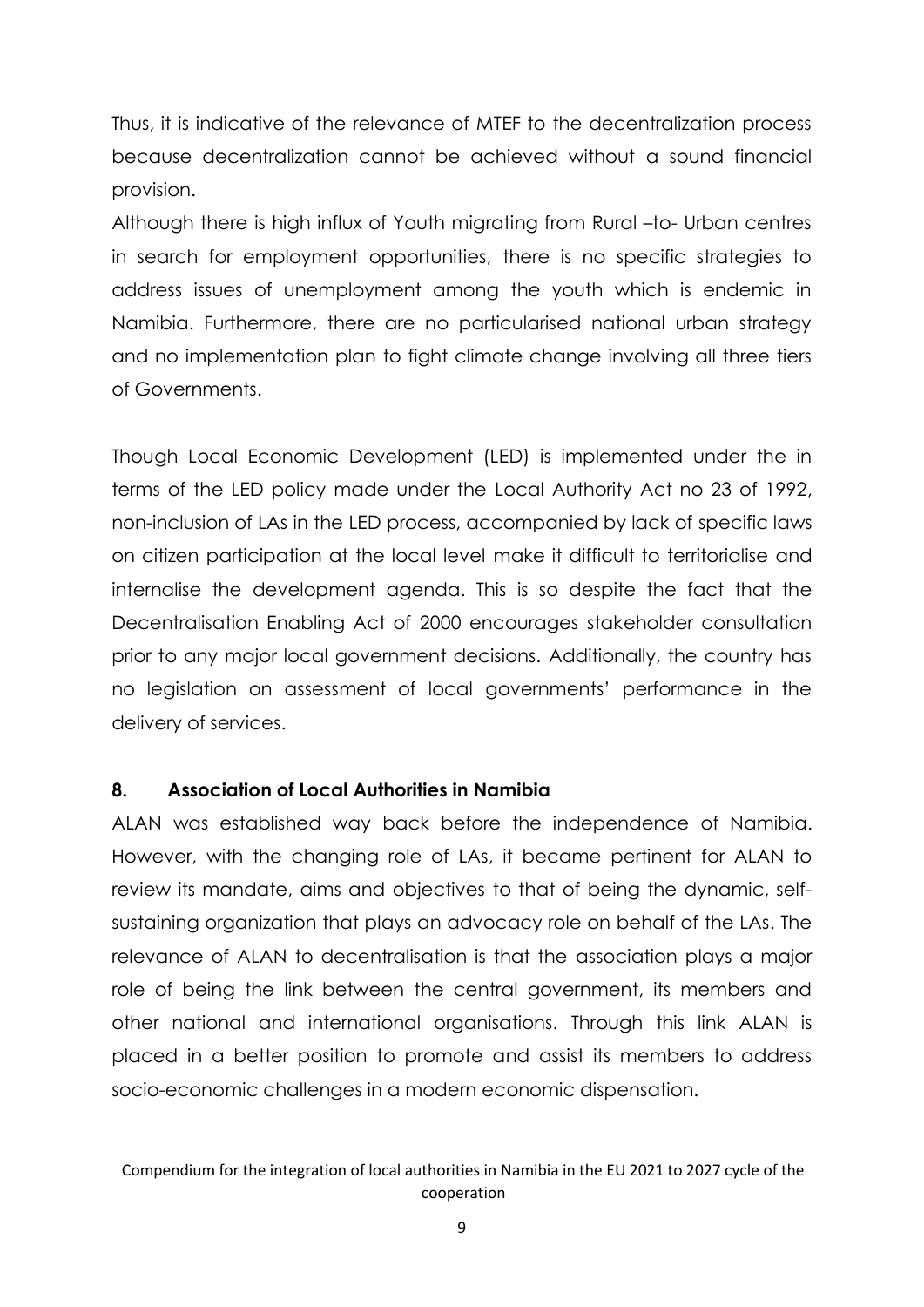ALAN is composed of the Congress, the General Assembly, the Board and the Executive Committee. The Congress may delegate its powers, duties and functions to the General Assembly, Board, or Executive Committee or President. The General Assembly may similarly delegate its powers, duties and functions to the Board, Executive Committee or the President. While the Board may with the approval of the General Assembly, in writing delegate its powers, duties and functions to the Executive Committee. Lastly, the Executive Committee may with the approval of the Board, delegate in writing its powers, duties and functions to the President. However, lack of capacity and under staffing of the association present a challenge to effective and efficient service delivery to its clients as required.

#### **9. Cooperation with the European Union (EU)**

The Constitution of the Republic of Namibia provides for foreign relations<sup>1</sup>. Under this provision, the state endeavour to ensure that it promotes international cooperation and maintains just and mutually beneficial relation among nations. In this regard, integration of LAs in the upcoming EU programming enjoys the Constitutional support.

The CEE ratings present the successes and failures in the implementation of decentralization in Namibia. The National Indicative Programme 2014 to 2020 in its current form is very limited to that the EU cooperation and financial instrument only apply to the Ministry of Education (Early childhood development and vocational training) and Ministry of Agriculture (covering small scale farming). In the nutshell the coverage by the EU cooperation covers a small fraction of the economic sector. These state of affairs call for the integration of LAs in the 2021 to 2027 cycle of the EU cooperation.

#### The EU's cooperation efforts in Namibia support the country's prosperity and stability and currently focus on 2 priority areas:

<sup>&</sup>lt;sup>1</sup> Article 96 of the Constitution of the Republic of Namibia.

Compendium for the integration of local authorities in Namibia in the EU 2021 to 2027 cycle of the cooperation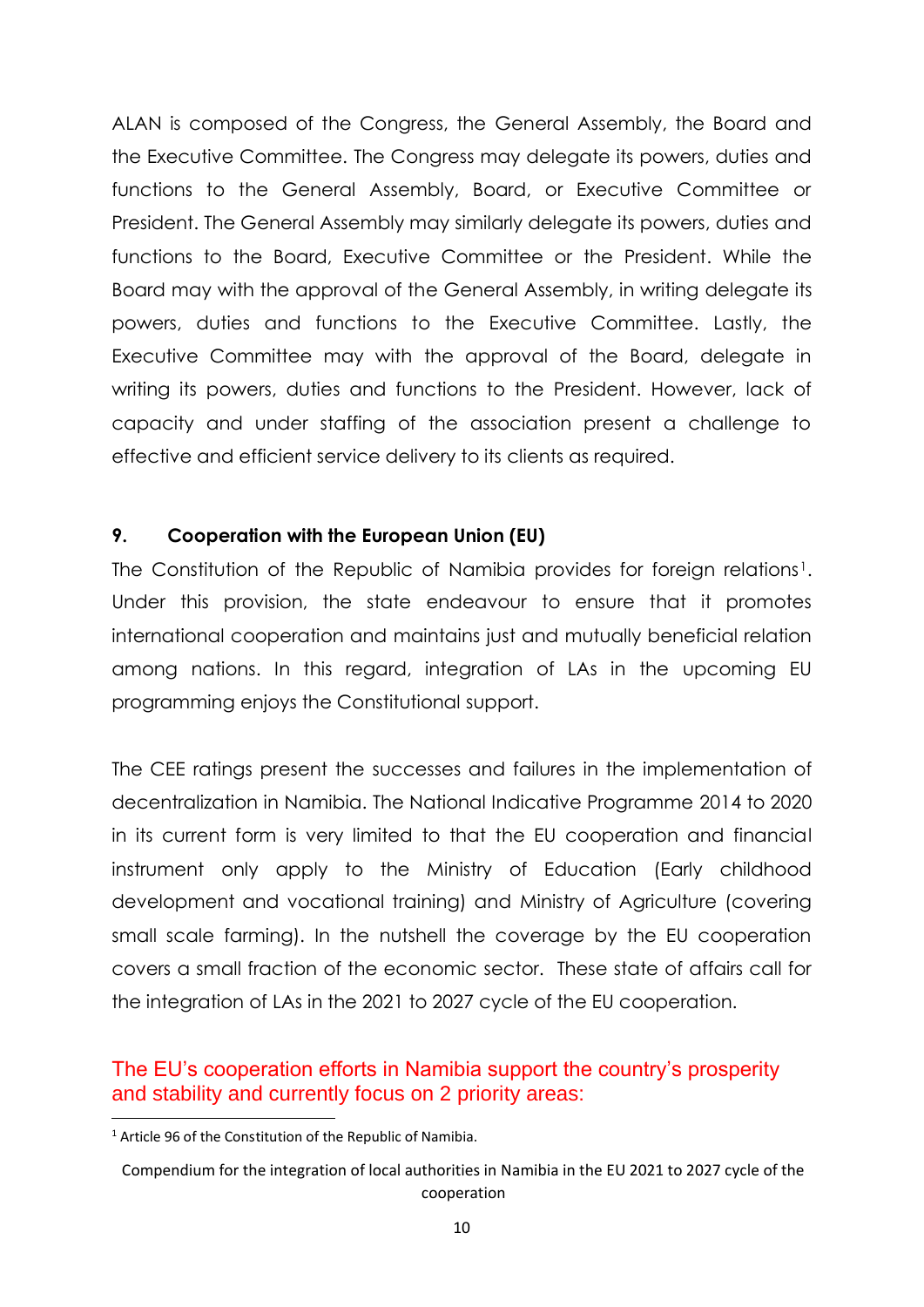- **Agriculture –** We help Namibia to sustainably create more wealth from its agriculture, notably in the livestock sector, to create growth while also addressing issues of poverty and unemployment. We also help the country better link its rural primary producers to markets, by helping them adapt to climate change and enhancing the business environment for rural entrepreneurs.
- **Education and skills –** Namibia needs better qualified workers to meet its needs to develop value-adding economic activities that will create new jobs.

Additionally, we continue to support social peace and institutional capacity building, by supporting civil society organisations and promoting good governance, better public finance management, enhanced policy dialogue etc.

# **Our programmes**

## **Bilateral cooperation**

Our national indicative programme (NIP) under the 11th European Development Fund (EDF) for the period 2014-2020 for Namibia is in line with the country's national development plan and is implemented via [budget support](https://ec.europa.eu/international-partnerships/budget-support_en) and a [programme approach.](https://ec.europa.eu/international-partnerships/about-us/how-we-work_en) It focuses on education and skills, and agriculture.

### **Regional cooperation**

Since Namibia is part of the Southern African Development Community (SADC), it is also part of the EU-SADC economic partnership agreement.

Namibia also benefits from regional cooperation schemes in fields like natural resources management, wildlife conservation, private sector development, industrial modernisation, trade etc.

### **Thematic cooperation**

Namibia benefits from thematic budget lines, notably regarding support to social protection systems, support to civil society organisations, water resources management, and migration, via instruments like the EU social protection systems programme, the Development cooperation instrument (DCI), the European instrument for democracy and human rights (EIDHR) or the ACP-EU migration action.

Compendium for the integration of local authorities in Namibia in the EU 2021 to 2027 cycle of the cooperation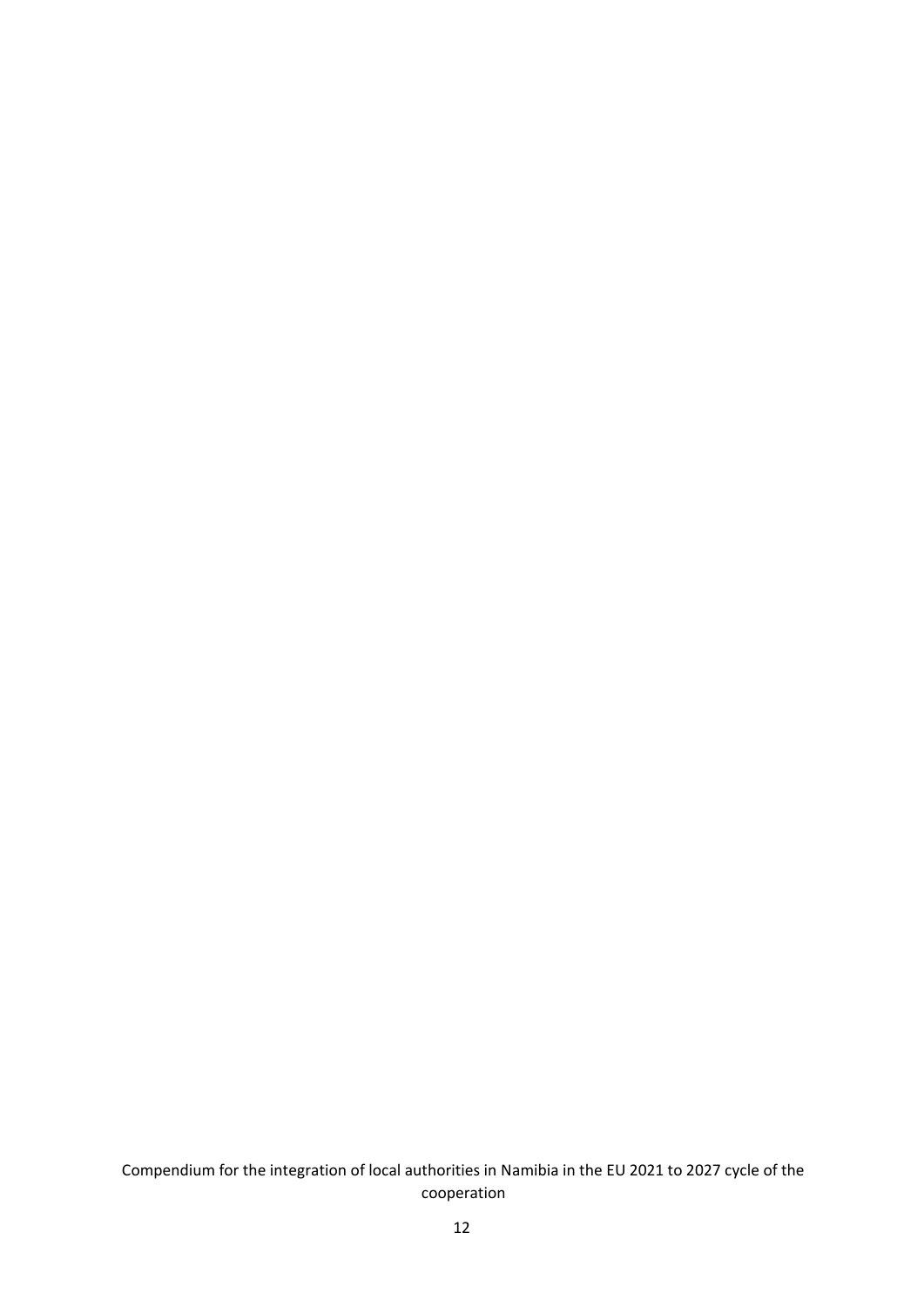#### **10. Conclusion**

Although decentralisation of some government functions in Namibia is implemented to the Regional Governments, the process do not apply to the LAs in Namibia. This compendium reflect the policy documents critical to the integration of LAs of Namibia in the EU cooperation for the 2021 to 2027 cycle. The compendium further form the basis of analytical report to be presented to the UCLG Africa on the inclusion of LAs in the Cooperation.

#### **10. Detailed Source**

- 1. Constitution of the republic of Namibia<sup>iv</sup>
- 2. Communal Land Reform Act no 2 of 2003 as amendedv.
- 3. Decentralisation enabling Act 33 of 2000vi
- 4. Local Authority Act 1992, Act no. 23 of 1992vii
- 5. Trust Fund Act (Bill)<sup>viii</sup>
- 6. Article of Association of Local Authorities in Namibia<sup>ix</sup>
- 7. Agenda  $2063 \times$
- 8. European Union Republic of Namibia National Indicative Programme 2014 - 2020
- 9. Medium Term Expenditure Framework (MTEF)<sup>xi</sup>
- 10. National Development Planxii
- 11. Namibia Vision 2030<sup>xiii</sup>
- 12. Sustainable Development goal 2030<sup>xiv</sup>
- 13. UCLG Africa: Involving National Association of Local Authorities in the programming process of the EU cooperation for the 2021-2027 period. Orientation note to the attention of Africa NALAs and their members
- 14. Understanding the added value of LRGs and their NALAs in the development and cooperation agenda of Africa countries

<sup>i</sup> Articles of Association of Local Authorities in Namibia.

**ii** World Bank. Decentralisation. Obtain from [www.worldbank.org.](http://www.worldbank.org/)

iii Article 1(1) of the Constitution of the Republic of Namibia provide for the establishment of the Republic of Namibia. On the other hand, Article 102 provides for the establishment of Regional and Local Authorities governments in Namibia.

Compendium for the integration of local authorities in Namibia in the EU 2021 to 2027 cycle of the cooperation